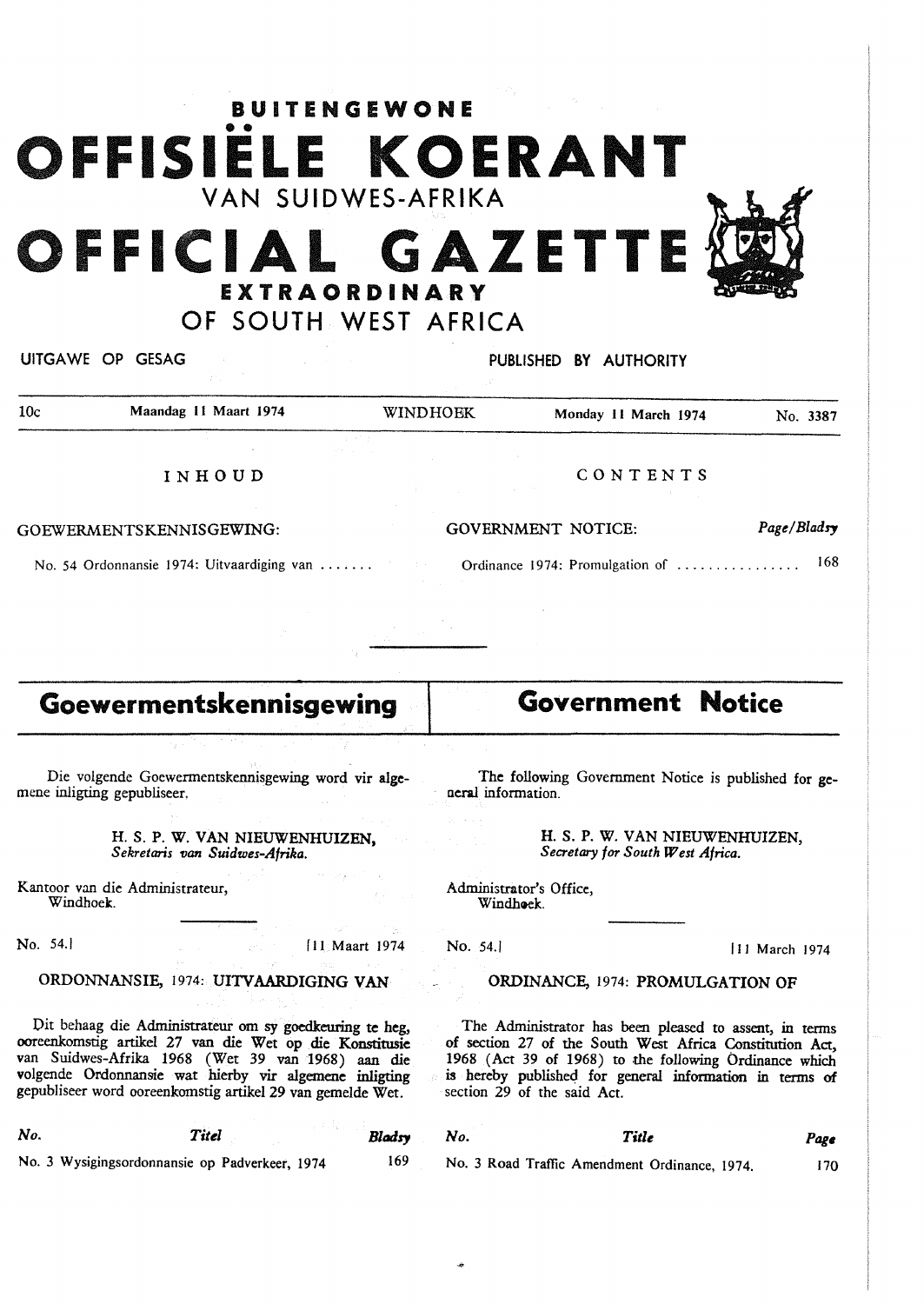No. 3 van 1974.]

#### WYSIGINGSORDONNANSIE OP PADVERKEER, 1974.

*(Goedgekeur 8 Maart 1974.) (Engelse teks deur die Administrateur geteken.) (Datum van inwerkingtreding 11 Maart 1974.)* 

### **ORDONNANSIE**

Tot wysiging van die Ordonnansie op Padverkeer 1967, betreffende die bevoegdheid om 'n padverkeersteken te vertoon en die herondersoek sonder betaling van 'n motorvoertuig wat by 'n ondersoek in 'n onpadwaardige toestand bevind is.

Die Wetgewende Vergadering van die Gebied Suidwes-Afrika VERORDEN SOOS VOLG:-

Wysiging van artikel 100 **van Ordonnansie 30 van**  1967.

1. Artikel 100 van die Ordonnansie op Padverkeer 1967 (Ordonnansie 30 van 1967) - hieronder die Hoofordonnansie genoem  $-$  word hierby gewysig  $-$ 

> (a) deur na subartikel (1) die volgende subartikel in te voeg:

"(IA) Die Uitvoerende Komitee, of 'n persoon in die diens van die Administrasie van Suidwes-Afrika wat hy óf in die algemeen óf in die besonder daartoe magtig, kan, na beraadslaging met die betrokke plaaslike bestuur, ten opsigte van enige openbare pad binne die regsgebied van sodanige plaaslike bestuur wat deur die Uitvoerende Komitee aangelê is en in stand gehou word, die padverkeerstekens wat die Uitvoereride Komitee of persoon deur horn daartoe gemagtig, dienstig ag, op die voorgeskrewe wyse Iaat vertoon of toelaat dat dit vertoon word."; en

(b) deur subartikel (2) deur die volgende subartikel te vervang:

"(2) 'n Plaaslike bestuur of 'n persoon in sy diens wat hy of in die algemeen of in die besonder daartoe magtig, kan, ten opsigte van enige openbare pad binne sy regsgebied wat nie deur die- Uitvoerende Komitee aangelê is en in stand gehou word nie, die padverkeerstekens wat sodanige owerheid of · persoon dienstig ag, op die voorgeskrewe wyse laat vertoon of toelaat dat dit vertoon word.".

Wysiging van artikel 160 **van Ordonnansie 30 van**  1967, soos gewysig deur **artikel 9. van Ordonnansie**  19 van 1968.

. 2. Artikel 160 van die Hoofordonnansie word hierby gewysig deur die voorbehoudsbepaling by subartikel  $(6)(a)$  deur die volgende voorbehoudsbepaling te vervang:

....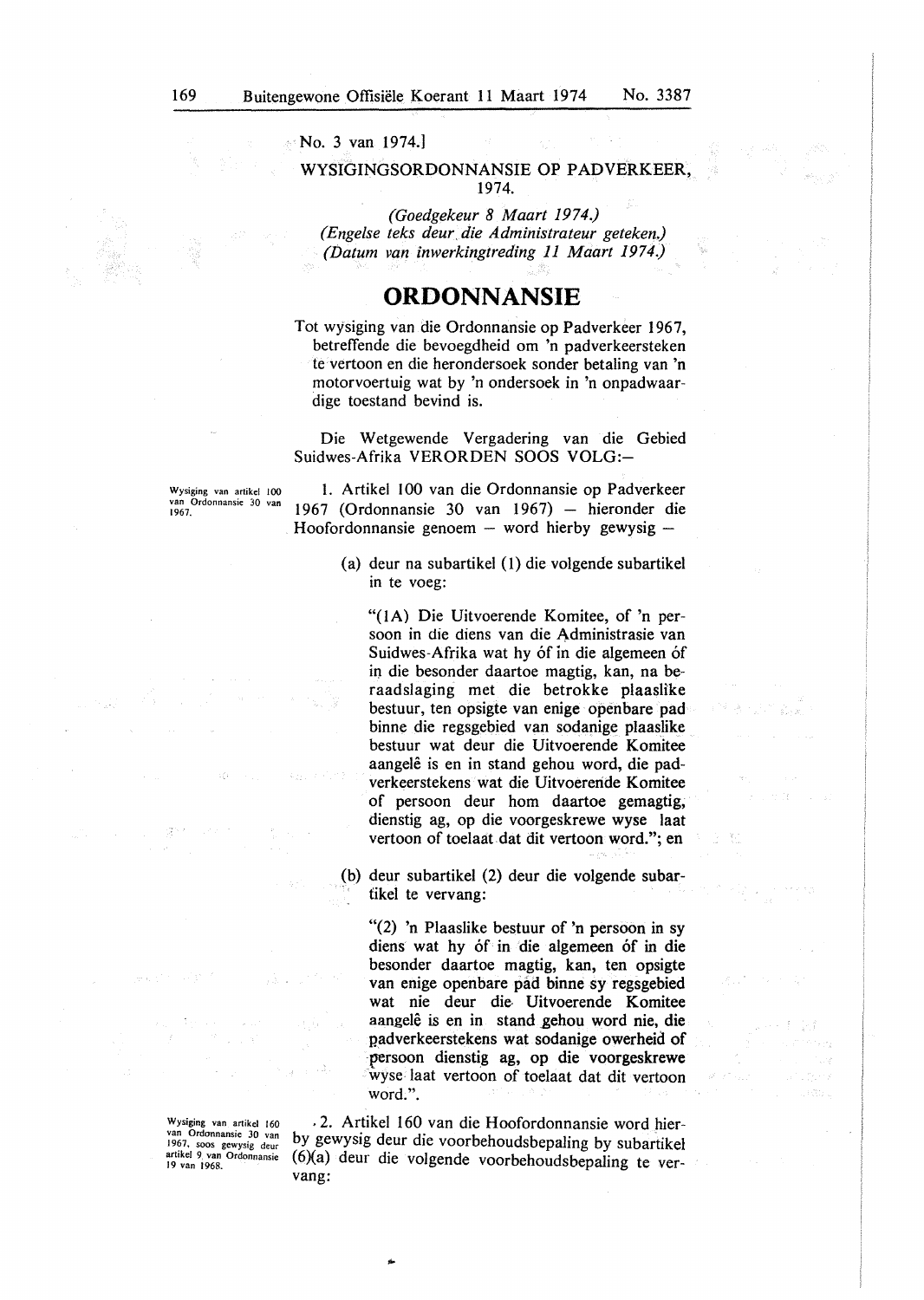No. 3 of 1974.]

ROAD TRAFFIC AMENDMENT ORDINANCE, 1974.

> ra jiha *(Assented to 8 March 1974.) ( English text signed by the Administrator.) (Date of commencement 11 March 1974.)*

## **ORDINANCE**

To amend the Road Traffic Ordinance, 1967, in regard to the authority to display a road traffic sign and the reinspection without payment of a motor vehicle that had been found, at an inspection, to be in an unroadworthy condition.

BE IT ORDAINED by the Legislative Assembly for the Territory of South West Africa, as follows:-

1. Section 100 of the Road Traffic Ordinance, 1967 Amendment of section 100 (Ordinance 30 of 1967)  $-$  *hereinafter referred to as the* <sup>of Ordinance 30 of 1967.</sup> principal Ordinance is hereby amended -

(a) by the insertion after subsection (I) of the following sub-section:

**"(IA)** The Executive Committee, or any person in the employ of the South West Africa Administration authorized thereto by it, either generally or specifically, may, after consultation with the local authority concerned, in respect of any public road within the area of jurisdiction of such local authority which was constructed and is maintained by the Executive Committee, cause or permit to be displayed, in the manner prescribed, such road traffic signs as the Executive Committee or person authorized thereto by it, may deem expedient."; and

(b) by the substitution for subsection (2) of the following subsection:

"(2) A local authority or any person in its employ authorized thereto by it, either generally or specifically, may, in respect of. any public road within its area of jurisdiction which was not constructed and is not maintained by the Executive Committee, cause or permit to be displayed, in the manner prescribed, such road traffic signs as such authority or person may deem expedient.".

2. Section 160 of the principal Ordinance is hereby **Amendment of section 160**  amended by the substitution for the proviso to subsection  $(6)(a)$  of the following proviso:

of Ordinance 30 of 1967. **as amended hy section 9 of**  Ordinance 19 of 1968.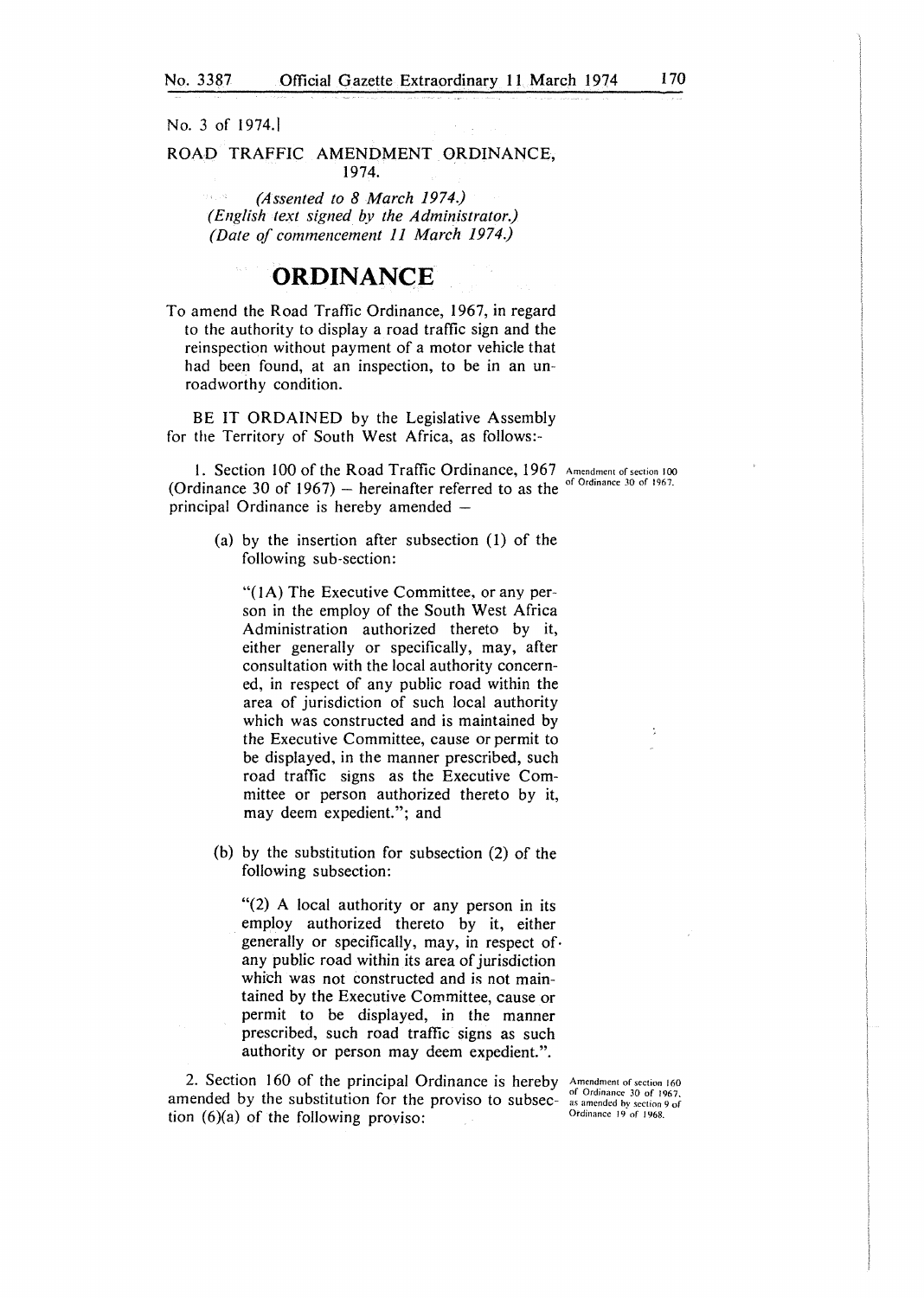$\mathcal{F}^{\mathcal{G}}_{\mathcal{G}}$ 

"Met dien verstande dat as sodanige motorvoertuig by die ondersoek in 'n onpadwaardige toestand bevind is, dit binne veertien dae na sodanige ondersoek vir 'n tweede ondersoek gebring kan word sonder betaling van 'n bykomende ondersoekgeld.".

 $\begin{split} \Delta p_{\rm{eff}}(\mathbf{g}_{\rm{eff}}) &= \mathbf{g}_{\rm{eff}}(\mathbf{f}_{\rm{eff}}) + \mathbf{f}_{\rm{eff}}(\mathbf{f}_{\rm{eff}}) \mathbf{f}_{\rm{eff}} \\ &= \mathbf{f}_{\rm{eff}}(\mathbf{f}_{\rm{eff}}^{\rm{eff}}) \mathbf{f}_{\rm{eff}}(\mathbf{f}_{\rm{eff}}) + \mathbf{f}_{\rm{eff}}(\mathbf{g}_{\rm{eff}}^{\rm{eff}}) \mathbf{f}_{\rm{eff}} \end{split}$ 

3. Hierdie Ordonnansie heet die Wysigingsordonnansie op Padverkeer, 1974.

Kort titel.

J.

 $\label{eq:2.1} \begin{split} \mathcal{L}_{\text{max}}(\mathbf{r},\mathbf{r})&=\mathcal{L}_{\text{max}}(\mathbf{r},\mathbf{r})\mathcal{L}_{\text{max}}(\mathbf{r},\mathbf{r})\\ &\leq \mathcal{L}_{\text{max}}(\mathbf{r},\mathbf{r})\mathcal{L}_{\text{max}}(\mathbf{r},\mathbf{r})\mathcal{L}_{\text{max}}(\mathbf{r},\mathbf{r})\mathcal{L}_{\text{max}}(\mathbf{r},\mathbf{r})\mathcal{L}_{\text{max}}(\mathbf{r},\mathbf{r})\mathcal{L}_{\text{max}}(\mathbf{r$ 

 $\mathbb{E}\left\{ \mathcal{D}^{(1)}\left(\mathcal{E}\right) \leq \mathcal{E}\left(\mathcal{E}\right) \right\} \leq \mathbb{E}\left\{ \mathcal{E}\left(\mathcal{E}\right) \right\} \leq \mathbb{E}\left\{ \mathcal{E}\left(\mathcal{E}\right) \right\} \leq \mathbb{E}\left\{ \mathcal{E}\left(\mathcal{E}\right) \right\}$  $\label{eq:2.1} \begin{split} \mathcal{L}_{\text{G}}&=\frac{1}{2}\left(1-\frac{1}{2}\left(1+\frac{1}{2}\left(1+\frac{1}{2}\right)\right)\right)-\frac{1}{2}\left(1+\frac{1}{2}\left(1+\frac{1}{2}\right)\right)-\frac{1}{2}\left(1+\frac{1}{2}\left(1+\frac{1}{2}\right)\right)-\frac{1}{2}\left(1+\frac{1}{2}\left(1+\frac{1}{2}\right)\right)-\frac{1}{2}\left(1+\frac{1}{2}\left(1+\frac{1}{2}\right)\right)-\frac{1}{2}\left(1+\frac{1}{2}\left(1+\frac{1}{2}\$ i e Alice di Brazilia e Sea

The State May 18 State Role

 $\langle \eta \eta \delta \rangle = \langle \eta \delta \rangle \langle \eta \delta \rangle = \langle \eta \delta \rangle \langle \eta \delta \rangle \langle \eta \delta \rangle = \langle \eta \delta \rangle \langle \delta \rangle \langle \eta \rangle$ an a condita e sa copadeira e condi<mark>m</mark>e<br>a del organización de difundade por condi  $\alpha$  , and in the second state  $\alpha$  , and the state  $\alpha$  -state  $\alpha$